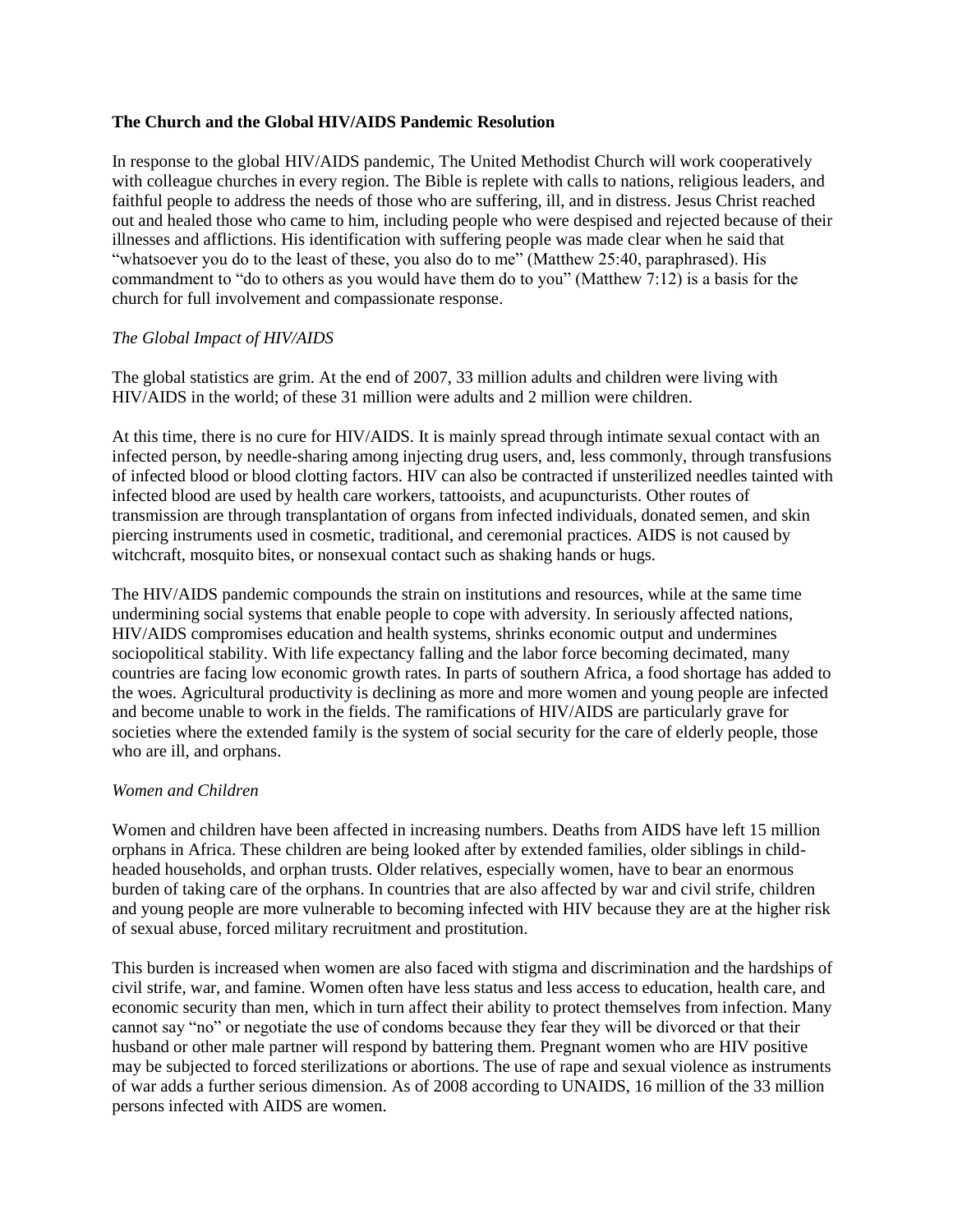Health budgets and resources are being adversely affected in countries that have to care for increasing numbers of citizens afflicted with HIV/AIDS. For example, it costs approximately \$200 to treat a person for a year using the cheapest form of generic antiretroviral drugs, but very few can afford this medicine in sub-Saharan Africa. Antiretroviral drugs and other medicines must be made available at an affordable cost, especially in sub-Saharan Africa. Until effective preventive strategies are implemented, helpful medicines are made universally available, and an effective vaccine is introduced, the future is bleak for deterring the spread of HIV/AIDS.

The suffering borne by individuals, families, and communities and the strain placed on health-care facilities and national economies, call for intensified cooperative efforts by every sector of society, including the church, to slow and prevent the spread of HIV, provide appropriate care of those already ill and speed the development of an effective and affordable vaccine. Those caring for AIDS patients need support too. Communities, health-care workers, and home-care programs must be equipped to meet the challenge.

# *Drugs and AIDS*

Of the 33 million persons living with HIV, one million are injecting drug users. Many more have used, and continue to use, alcohol and other drugs.

The international drug trade knows no boundaries or frontiers and has no specific national identity. It is now worth an estimated \$400 billion per year and is organized and managed like a multinational corporation. Drugs of all kinds are now produced in all regions of the world. Despite its illegality, drug production and distribution has become a major source of revenue for many countries. The most lucrative markets remain in the United States and Western Europe, but consumption is spreading fast in Eastern Europe, Southeast Asia, and throughout Africa.

In the United States, an estimated one-third of HIV/AIDS cases are related to injecting drug use. Substance abuse is directly tied to the increase in HIV/AIDS among women. Women are primarily infected with HIV through injecting drugs (48 percent) or heterosexual transmission from an infected partner, who is often himself a drug user (54 percent).

Research has shown over and over again that drug use, injected or otherwise, can affect decision-making, especially about engaging in unsafe sex, which in turn promotes the spread of AIDS.

# *The Role of United Methodists*

The global AIDS pandemic provides a nearly unparalleled opportunity for witness to the gospel through service, advocacy, and other healing ministries. United Methodist public health specialists, health workers, social workers, teachers, missionaries, clergy, and laity live and work in areas where the AIDS pandemic is spreading. United Methodist congregations, schools, health facilities, women's, men's, and youth groups can play a major role by providing awareness, support, education, and care to those affected by HIV/AIDS.

# *Recommendations:*

In response to the HIV/AIDS crisis in the world, The United Methodist Church commits itself to a holistic approach of awareness, education, prevention, treatment, community organizing and public advocacy. Out of our love and concern for our brothers, sisters and children in our local and global communities, the following actions are strongly recommended.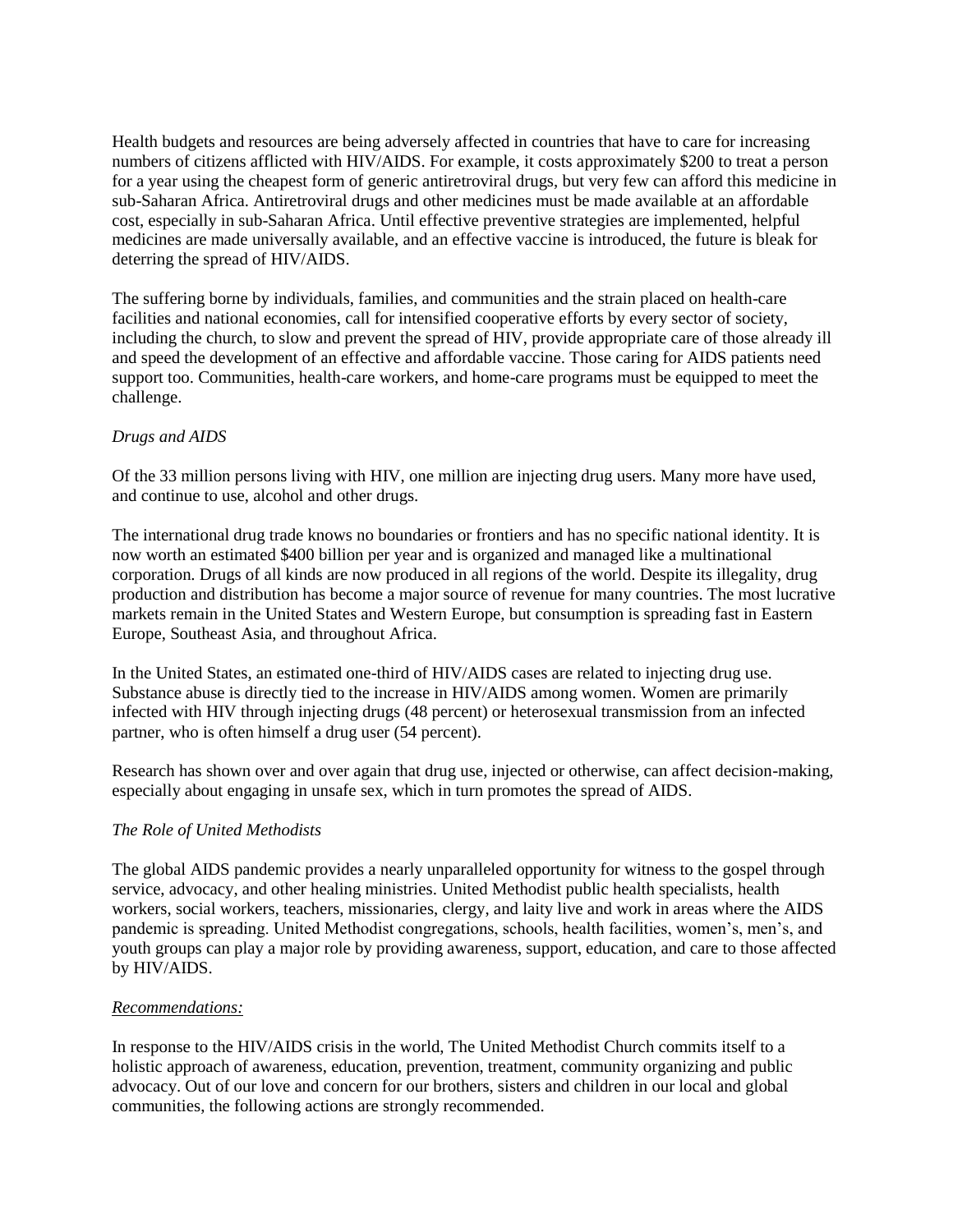# *A. Local congregations worldwide to:*

1. be places of openness where persons whose lives have been touched by HIV/AIDS can name their pain and reach out for compassion, understanding, and acceptance in the presence of persons who bear Christ's name;

2. provide care and support to individuals and families whose lives have been touched by HIV/AIDS;

3. be centers of education and provide group support and encouragement to help men, women, and youth refrain from activities and behaviors associated with transmission of HIV infection;

4. advocate for increased levels of funding for HIV/AIDS. In the United States, persons should contact their US Congresspersons and urge adequate funding for the Global Fund for AIDS, Tuberculosis, and Malaria as well as the United States' bilateral initiatives on AIDS. Additionally, funding for the United Nations Population Fund (UNFPA) must be guaranteed from the United States each year. UNFPA works diligently to provide resources for reproductive health of women and girls as well as HIV/AIDS prevention;

5. observe World AIDS Day on or around December 1 each year. Materials for World AIDS Day are available from the Web sites of UNAIDS (http:/www.unaids.org), the General Board of Global Ministries (http:/gbgm-umc.org/health/), and the General Board of Church and Society (http:/www.umc-gbcs.org);

6. include problems of alcohol, drug abuse and unsafe sex and the value of abstinence as part of Christian education;

7. provide support, comfort, and care to those afflicted with alcohol-related problems, drug addiction and HIV/AIDS within their given mandate and work to implement needle exchange programs locally as a means of reducing the spread of AIDS;;

8. make available creative programs and activities for school children, youth, and young adults that keep them away from alcohol and drug abuse; and

9. promote and make available peer education models based on empowerment and self-determination.

# *B. General program agencies to:*

1. assist related health institutions to obtain supplies and equipment to screen donated blood and provide voluntary HIV testing;

2. support efforts by churches, projects, and mission personnel within regions to promote disease prevention and to respond to the needs of family care providers and extended families;

3. facilitate partnership relationships between institutions and personnel from region to region, as appropriate, to share models and effective approaches regarding prevention, education, care, and support for individuals and families with HIV/AIDS;

4. assist health workers to obtain regional specific, timely updates on the diagnosis, treatment, and prevention of HIV/AIDS;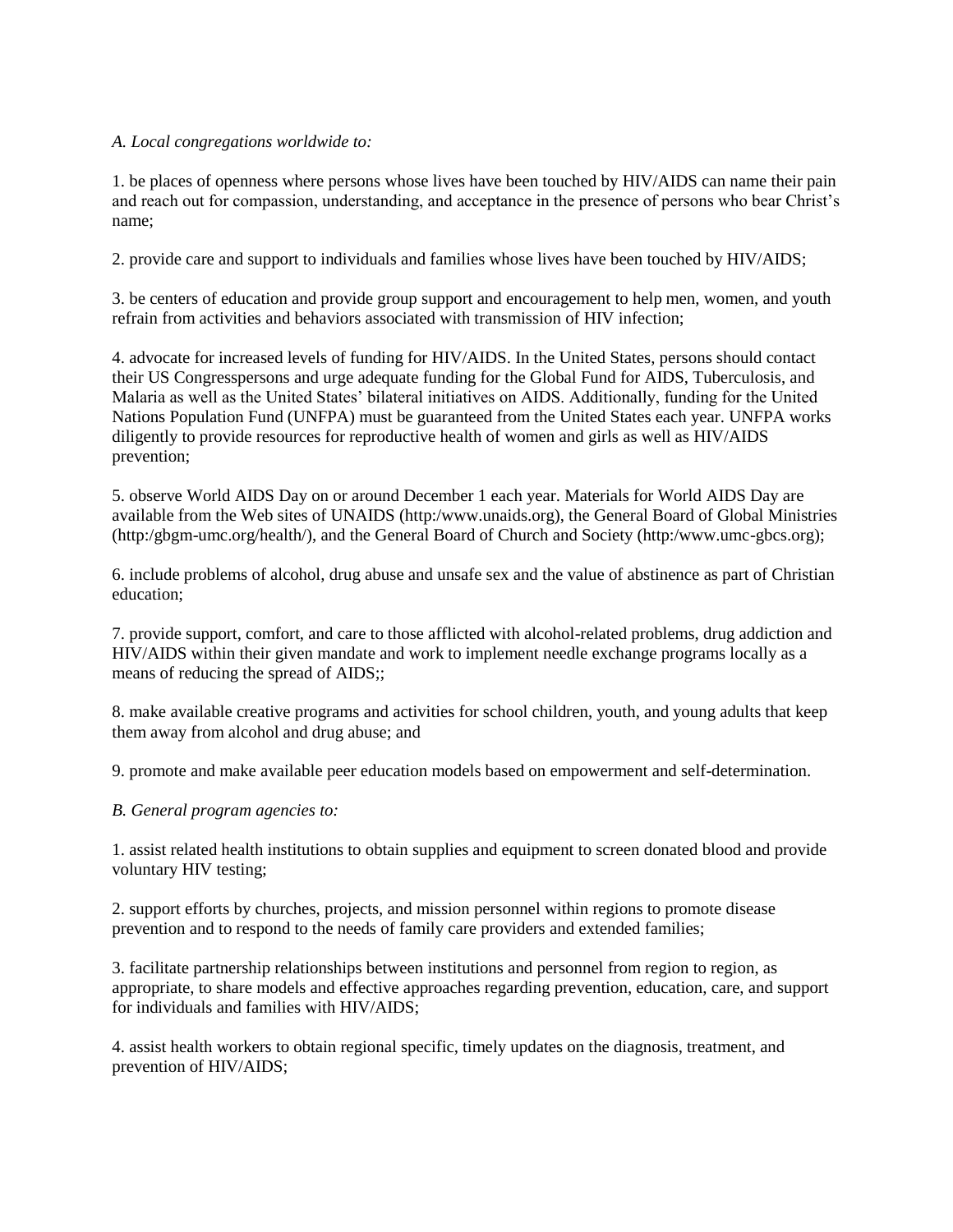5. facilitate the sharing of pastoral-care resources and materials dedicated to the care of persons and families whose lives have been touched by HIV;

6. respond to requests from the regions to develop training seminars and workshops for church-related personnel in cooperation with ecumenical efforts, private voluntary organizations, and programs already existing in the regions;

7. advocate national, regional, and international cooperation in the development, availability, and transport of appropriate/relevant equipment and supplies for infection control, disease prevention, and treatment;

8. support programs that focus on the enhancement of women through economic justice and education as well as programs that provide comprehensive reproductive health services, family planning, and HIV/AIDS prevention information;

9. work cooperatively with the Office of the Special Program on Substance Abuse and Related Violence (SPSARV) of the General Board of Global Ministries on issues related to drugs and AIDS; and

10. urge the federal government to improve interagency cooperation and coordination to fight the double scourge of drugs and AIDS. (General Board of Church and Society and General Board of Global Ministries).

# *C. Annual conferences to:*

1. explore HIV prevention and care needs within their areas and to develop conference-wide plans for appropriate, effective responses;

2. promote pastoral responses to persons with HIV/AIDS that affirm the presence of God's love, grace, and healing mercies;

3. encourage every local church to reach out through proclamation and education to help prevent the spread of HIV infection and to utilize and strengthen the efforts and leadership potential of men's, women's, and youth groups.

# *D. Episcopal leaders to:*

1. issue pastoral letters calling for compassionate ministries and the development of educational programs that recognize the HIV/AIDS epidemic as a public health threat of major global and regional significance; and

2. provide a level of leadership equal to the suffering and desperation that individuals, families, and communities are experiencing.

3. Partner with the UMC Global AIDS Fund to mobilize funding for AIDS projects around the world and in the annual conferences.

# **God's Unconditional Love and Christ's Healing Ministry**

The unconditional love of God, witnessed to and manifested through Christ's healing ministry, provides an ever-present sign and call to the church and all persons of faith to join efforts to prevent the spread of HIV, provide care and treatment to those who are already infected and ill, uphold the preciousness of